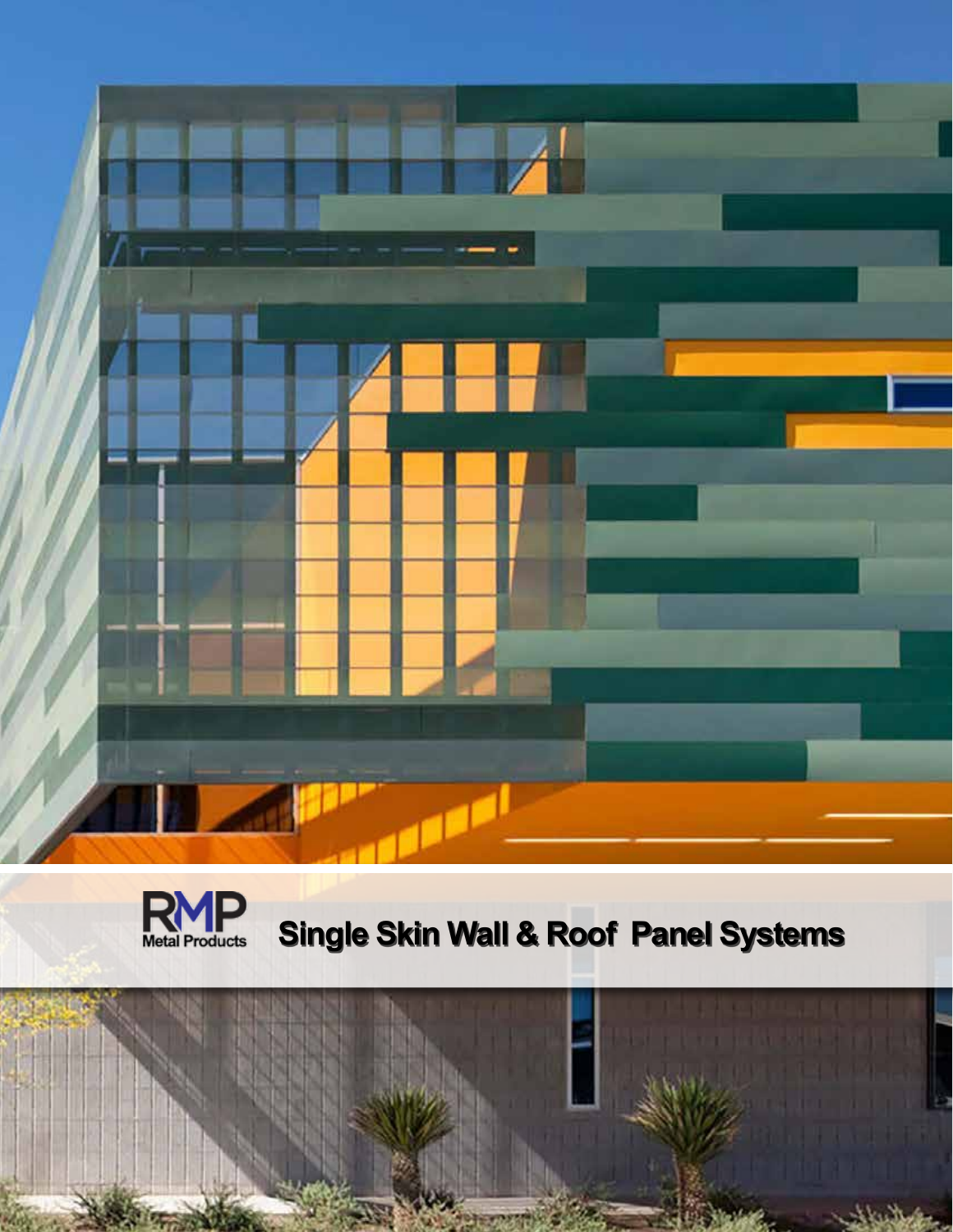RMP Metal Products can simplify your specification process. In addition to our standard single skin roof and wall panel systems, we are able to create custom fabrications and match finishes to combine with our Alumaboard™ and Alumakor™ product lines, to create unique cladding solutions. We are a single source supplier for metal cladding, from individual components to complete systems.

### **Perforated Metal**

**Custom Finishes**

Center City Bus Station, Las Vegas

Buckeye Fire Station

### **Ribbed Panels**

Our products offer quality, reliability, and an endless combination of colors, textures, and shapes. For new construction or revitalizing existing structures, RMP metal cladding systems provide both function and aesthetic to enhance any building project.

Ph: 602-275-1676 Fax: 602-275-1739

Chandler School

**70 May**